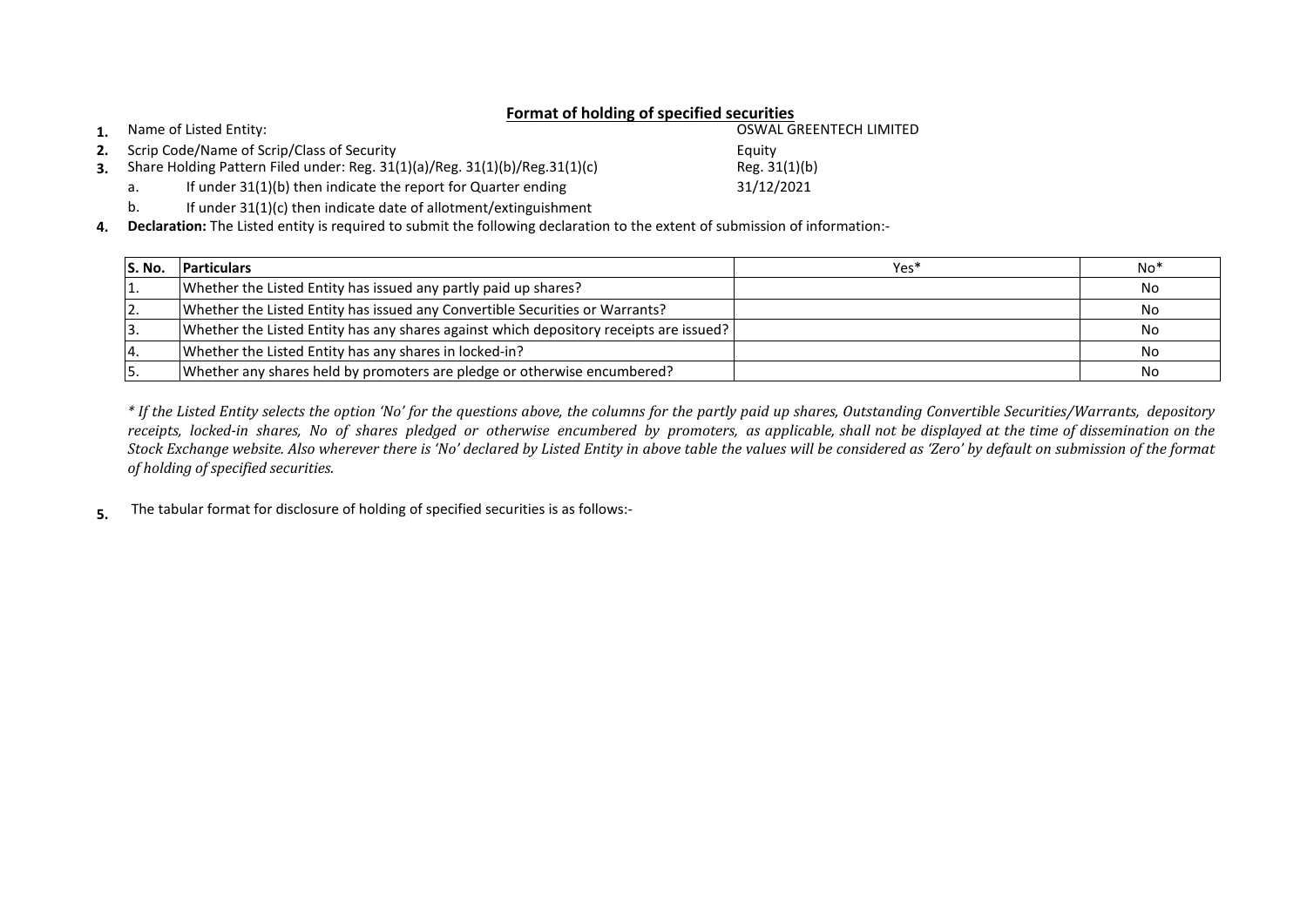|          |                                   |                             |                             |                                                                 |                                                       |                           |                                                                                          |                     |                     | Table I - Summary Statement holding of specified securities |              |                                                                                                       |                                                                                                                                                      |         |                                         |                                                                       |                                         |                                                           |
|----------|-----------------------------------|-----------------------------|-----------------------------|-----------------------------------------------------------------|-------------------------------------------------------|---------------------------|------------------------------------------------------------------------------------------|---------------------|---------------------|-------------------------------------------------------------|--------------|-------------------------------------------------------------------------------------------------------|------------------------------------------------------------------------------------------------------------------------------------------------------|---------|-----------------------------------------|-----------------------------------------------------------------------|-----------------------------------------|-----------------------------------------------------------|
| Category | <b>Category of shareholder</b>    | Nos. of<br>shareh<br>olders | No. of fully<br>shares held | No. of Partly<br>paid up equity   paid-up equity<br>shares held | No. of shares<br>underlying<br>Depository<br>Receipts | Total nos.<br>shares held | Shareholding<br>as a % of total<br>no. of shares<br>(calculated as<br>per SCRR,<br>1957) |                     | No of Voting Rights | Number of Voting Rights held in each class of securities    | Total as a   | No. of Shares<br><b>Underlying</b><br>Outstanding<br>convertible<br>ecurities (including<br>Warrants) | Shareholding, as a %<br>assuming full conversion<br>of convertible securities<br>(as a percentage of<br>diluted share capital)<br>As a % of (A+B+C2) | No. (a) | Number of Locked in<br>shares<br>As a   | <b>Number of Shares pledged</b><br>or otherwise encumbered<br>No. (a) | As a                                    | Number of equity<br>shares held in<br>dematerialized form |
|          |                                   |                             |                             |                                                                 |                                                       |                           | As a % of<br>$(A+B+C2)$                                                                  | <b>Class:Equity</b> | Classeg:y           | Total                                                       | % of (A+B+C) |                                                                                                       |                                                                                                                                                      |         | % of total<br><b>Shares held</b><br>(b) |                                                                       | % of total<br><b>Shares held</b><br>(b) |                                                           |
|          | (11)                              | (III)                       | (IV)                        | (V)                                                             | (VI)                                                  | (VII)=(IV)+(V)+<br>(VI)   | (VIII)                                                                                   |                     |                     | (IX)                                                        |              | (X)                                                                                                   | $(XI) = (VII)+(X)$                                                                                                                                   |         | (XII)                                   | (XIII)                                                                |                                         | (XIV)                                                     |
| (A)      | Promoter & Promoter Group         |                             | 165196835                   |                                                                 |                                                       | 165196835                 | 64.33                                                                                    | 165196835           |                     | 165196835.00                                                | 64.33        |                                                                                                       | 64.33                                                                                                                                                |         |                                         |                                                                       |                                         | 165191835                                                 |
| (B)      | <b>Public</b>                     | 201287                      | 91612324                    |                                                                 |                                                       | 91612324                  | 35.67                                                                                    | 91612324            |                     | 91612324.00                                                 | 35.67        |                                                                                                       | 35.67                                                                                                                                                |         |                                         | 4058545                                                               | 4.43                                    | 71579912                                                  |
| (C)      | Non Promoter-Non Public           |                             |                             |                                                                 |                                                       |                           |                                                                                          |                     |                     |                                                             |              |                                                                                                       |                                                                                                                                                      |         |                                         |                                                                       |                                         |                                                           |
| (C1)     | <b>Shares underlying DRs</b>      |                             |                             |                                                                 |                                                       |                           |                                                                                          |                     |                     |                                                             | 0.00         |                                                                                                       |                                                                                                                                                      |         |                                         |                                                                       |                                         |                                                           |
| (C2)     | Shares held by Employee<br>Trusts |                             | 00                          |                                                                 |                                                       |                           | 0.00                                                                                     | 00                  |                     |                                                             | 0.00         |                                                                                                       | 0.00                                                                                                                                                 |         |                                         |                                                                       |                                         |                                                           |
|          | <b>Total</b>                      | 201291                      | 256809159                   |                                                                 |                                                       | 256809159                 | 100.00                                                                                   | 256809159           | 0.00                | 256809159.00                                                | 100.00       |                                                                                                       | 100.00                                                                                                                                               |         | 0.00                                    | 4058545                                                               | 4.43                                    | 236771747                                                 |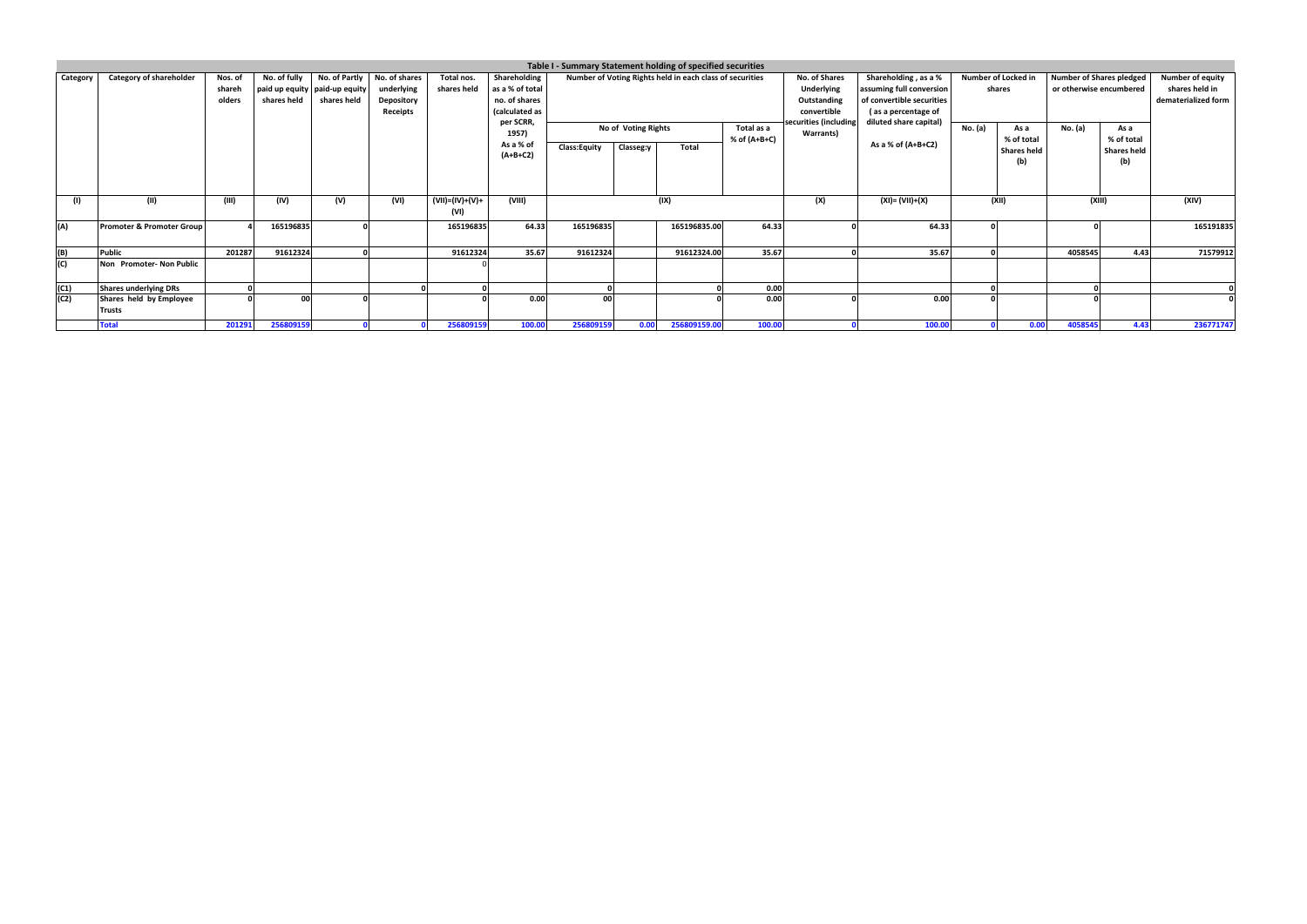|     |                                                   |                                 |            |                       |                              |                             |                              |                           | Table II - Statement showing shareholding pattern of the Promoter and Promoter Group |                                                          |                     |           |                     |                                                                                        |                                |         |                         |         |                                                             |                 |
|-----|---------------------------------------------------|---------------------------------|------------|-----------------------|------------------------------|-----------------------------|------------------------------|---------------------------|--------------------------------------------------------------------------------------|----------------------------------------------------------|---------------------|-----------|---------------------|----------------------------------------------------------------------------------------|--------------------------------|---------|-------------------------|---------|-------------------------------------------------------------|-----------------|
|     | <b>Category &amp; Name of the</b><br>Shareholders | Entity type i.e.<br>promoter OR | <b>PAN</b> | No. of<br>shareholder | paid up equity equity shares | No. of fully Partly paid-up | Nos. of shares<br>underlying | Total nos.<br>shares held | Shareholding %<br>calculated as                                                      | Number of Voting Rights held in each class of securities |                     |           | No. of Shares       | Shareholding, as a % assuming<br>Underlying Outstanding full conversion of convertible | Number of Locked in<br>shares  |         | or otherwise encumbered |         | Number of Shares pledged Number of equity<br>shares held in |                 |
|     |                                                   | promoter group                  |            |                       | shares held                  | held                        | Depository                   |                           | per SCRR, 1957                                                                       |                                                          |                     |           |                     | convertible securities                                                                 | securities (as a percentage of |         |                         |         |                                                             | dematerializ ed |
|     |                                                   | entity (except                  |            |                       |                              |                             | <b>Receipts</b>              |                           | As a % of                                                                            |                                                          | No of Voting Rights |           | Total as a % of     | (including Warrants)                                                                   | diluted share capital)         | No. (a) | As a                    | No. (a) | As a                                                        | form            |
|     |                                                   | promotor)                       |            |                       |                              |                             |                              |                           | $(A+B+C2)$                                                                           | Class X                                                  | <b>Class Y</b>      | Total     | <b>Total Voting</b> |                                                                                        | as a                           |         | % of total              |         | % of total                                                  |                 |
|     |                                                   |                                 |            |                       |                              |                             |                              |                           |                                                                                      |                                                          |                     |           | rights              |                                                                                        | % of A+B+C2                    |         | <b>Shares held</b>      |         | share s held                                                |                 |
|     |                                                   |                                 |            |                       |                              |                             |                              |                           |                                                                                      |                                                          |                     |           |                     |                                                                                        |                                |         | (b)                     |         | (b)                                                         |                 |
|     | (1)                                               |                                 | (II)       | (III)                 | (IV)                         | (V)                         | (VI)                         | $(VII)=(IV)+(V)+$         | (VIII)                                                                               |                                                          |                     | (IX)      |                     | (X)                                                                                    | (XI)= (VII)+(X)                |         | (XII)                   |         | (XIII)                                                      | (XIV)           |
|     |                                                   |                                 |            |                       |                              |                             |                              | (VI)                      |                                                                                      |                                                          |                     |           |                     |                                                                                        |                                |         |                         |         |                                                             |                 |
|     | Indian                                            |                                 |            |                       |                              |                             |                              |                           |                                                                                      |                                                          |                     |           |                     |                                                                                        |                                |         |                         |         |                                                             |                 |
| (a) | Individual/Hindu Undivided                        |                                 |            |                       | 51549618                     |                             |                              | 51549618                  | 20.07                                                                                | 51549618                                                 |                     | 51549618  | 20.07               |                                                                                        | 20.07                          |         | 0.00                    |         | 0.00                                                        | 51544618        |
|     | Family                                            |                                 |            |                       |                              |                             |                              |                           |                                                                                      |                                                          |                     |           |                     |                                                                                        |                                |         |                         |         |                                                             |                 |
|     | <b>ARUNA OSWAL</b>                                |                                 | AAGPO8748M |                       | 51544618                     |                             |                              | 51544618                  | 20.07                                                                                | 51544618                                                 |                     | 51544618  | 20.07               |                                                                                        | 20.07                          |         | 0.00                    |         | 0.00                                                        | 51544618        |
|     | PANKAJ OSWAL                                      |                                 |            |                       | 5000                         |                             |                              | 5000                      | 0.00                                                                                 | 5000                                                     |                     | 5000      | 0.00                |                                                                                        | 0.00                           |         | 0.00                    |         | 0.00                                                        |                 |
| (b) | Central Government/ State                         |                                 |            |                       |                              |                             |                              |                           | 0.00                                                                                 |                                                          |                     |           | 0.00                |                                                                                        | 0.00                           |         | 0.00                    |         | 0.00                                                        |                 |
|     | Government(s)                                     |                                 |            |                       |                              |                             |                              |                           |                                                                                      |                                                          |                     |           |                     |                                                                                        |                                |         |                         |         |                                                             |                 |
|     | <b>Financial Institutions/Banks</b>               |                                 |            |                       |                              |                             |                              |                           | 0.00                                                                                 |                                                          |                     |           | 0.00                |                                                                                        | 0.00                           |         | 0.00                    |         | 0.00                                                        |                 |
|     | (d) Any Other (Specify)                           |                                 |            |                       | 113647217                    |                             |                              | 113647217                 | 44.25                                                                                | 113647217                                                |                     | 113647217 | 44.25               |                                                                                        | 44.25                          |         | 0.00                    |         | 0.00                                                        | 113647217       |
|     | OSWAL AGRO MILLS LTD                              | Promoter                        | AAACO1664M |                       | 91384203                     |                             |                              | 91384203                  | 35.58                                                                                | 91384203                                                 |                     | 91384203  | 35.58               |                                                                                        | 35.58                          |         | 0.00                    |         | 0.00                                                        | 91384203        |
|     | P C MEDIA SYSTEMS LIMITED                         | Promoter                        | AAACP4549A |                       | 22263014                     |                             |                              | 22263014                  | 8.67                                                                                 | 22263014                                                 |                     | 22263014  | 8.67                |                                                                                        | 8.67                           |         | 0.00                    |         | 0.00                                                        | 22263014        |
|     |                                                   |                                 |            |                       |                              |                             |                              |                           |                                                                                      |                                                          |                     |           |                     |                                                                                        |                                |         |                         |         |                                                             |                 |
|     | Sub Total (A)(1)                                  |                                 |            |                       | 165196835                    |                             |                              | 165196835                 | 64.33                                                                                | 165196835                                                |                     | 165196835 | 64.33               |                                                                                        | 64.33                          |         | 0.00                    |         | 0.00                                                        | 165191835       |
|     | <b>Foreign</b>                                    |                                 |            |                       |                              |                             |                              |                           | 0.00                                                                                 |                                                          |                     |           | 0.00                |                                                                                        | 0.00                           |         | 0.00                    |         | 0.00                                                        |                 |
|     | Individual/Non Resident                           |                                 |            |                       |                              |                             |                              |                           | 0.00                                                                                 |                                                          |                     |           | 0.00                |                                                                                        | 0.00                           |         | 0.00                    |         | 0.00                                                        |                 |
|     | Individual/Foreign Individual                     |                                 |            |                       |                              |                             |                              |                           |                                                                                      |                                                          |                     |           |                     |                                                                                        |                                |         |                         |         |                                                             |                 |
|     | (b) Government                                    |                                 |            |                       |                              |                             |                              |                           | 0.00                                                                                 |                                                          |                     |           | 0.00                |                                                                                        | 0.00                           |         | 0.00                    |         | 0.00                                                        |                 |
|     | <b>Institutions</b>                               |                                 |            |                       |                              |                             |                              |                           | 0.00                                                                                 |                                                          |                     |           | 0.00                |                                                                                        | 0.00                           |         | 0.00                    |         | 0.00                                                        |                 |
|     | (d) Foreign Portfolio Investor                    |                                 |            |                       |                              |                             |                              |                           | 0.00                                                                                 |                                                          |                     |           | 0.00                |                                                                                        | 0.00                           |         | 0.00                    |         | 0.00                                                        |                 |
|     | (e) Any Other (Specify)                           |                                 |            |                       |                              |                             |                              |                           | 0.00                                                                                 |                                                          |                     |           | 0.00                |                                                                                        | 0.00                           |         | 0.00                    |         | 0.00                                                        |                 |
|     | Sub Total (A)(2)                                  |                                 |            |                       |                              |                             |                              |                           | 0.00                                                                                 |                                                          |                     |           | 0.00                |                                                                                        | 0.00                           |         | 0.00                    |         | 0.00                                                        |                 |
|     | <b>Total Shareholding of Promoter</b>             |                                 |            |                       | 165196835                    |                             |                              | 165196835                 | 64.33                                                                                | 165196835                                                |                     | 165196835 | 64.33               |                                                                                        | 64.33                          |         | 0.00                    |         | 0.00                                                        | 165191835       |
|     | and Promoter Group (A)=                           |                                 |            |                       |                              |                             |                              |                           |                                                                                      |                                                          |                     |           |                     |                                                                                        |                                |         |                         |         |                                                             |                 |
|     | $(A)(1)+(A)(2)$                                   |                                 |            |                       |                              |                             |                              |                           |                                                                                      |                                                          |                     |           |                     |                                                                                        |                                |         |                         |         |                                                             |                 |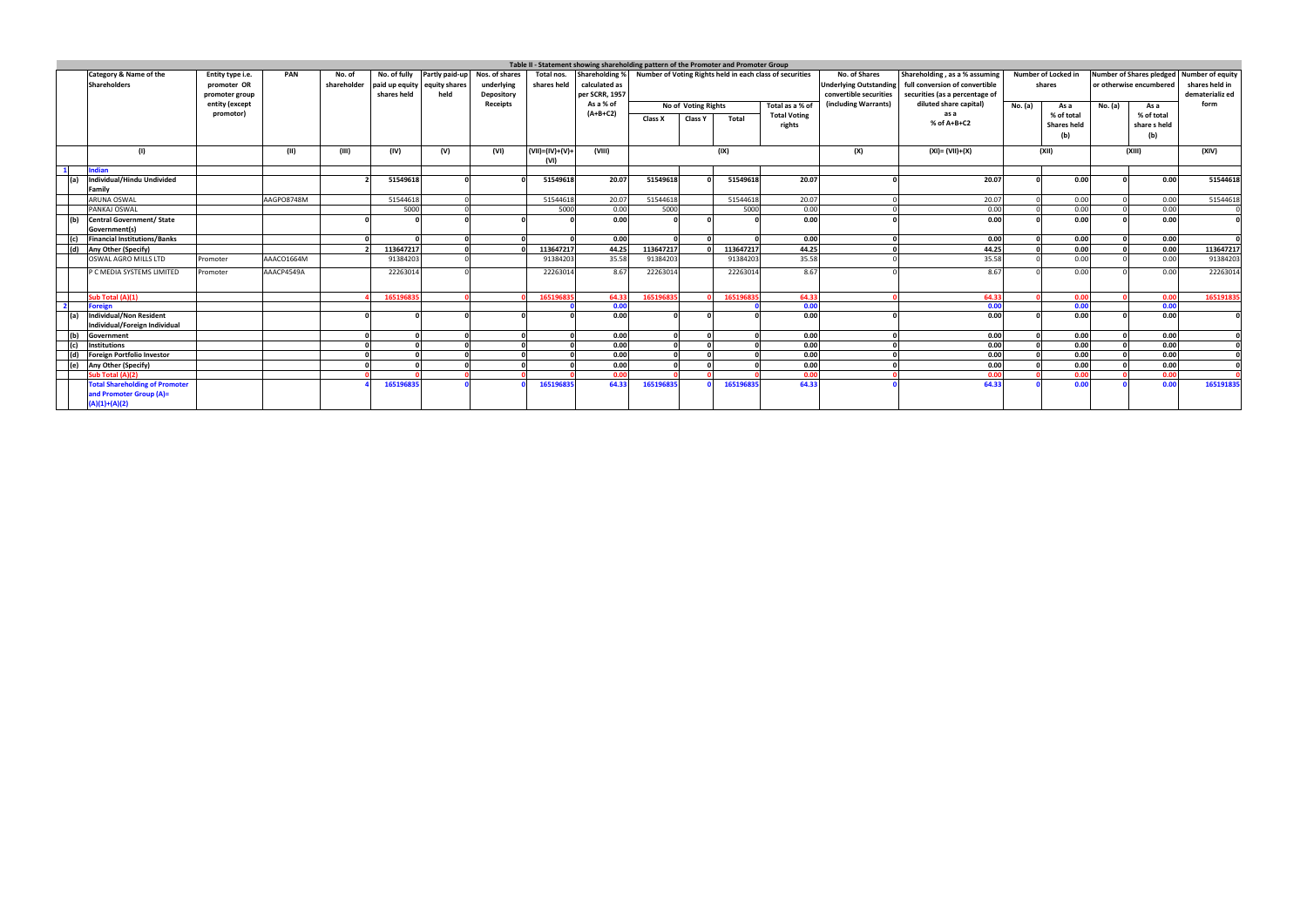|                          | Table III - Statement showing shareholding pattern of the Public shareholder<br>No. of fully<br>Number of Voting Rights held in each class of<br>Number of Locked in<br><b>Number of Shares pledged</b> |                                                                         |                         |                    |                      |                   |                  |                    |                          |                             |          |                      |                            |                              |                                |                    |                  |                  |                            |
|--------------------------|---------------------------------------------------------------------------------------------------------------------------------------------------------------------------------------------------------|-------------------------------------------------------------------------|-------------------------|--------------------|----------------------|-------------------|------------------|--------------------|--------------------------|-----------------------------|----------|----------------------|----------------------------|------------------------------|--------------------------------|--------------------|------------------|------------------|----------------------------|
|                          | <b>Category &amp; Name of</b>                                                                                                                                                                           | PAN                                                                     | Nos. of                 | Partly paid-       | Nos. of shares       | Total nos.        | Sharehol ding %  |                    |                          |                             |          | No. of Shares        | Total shareholding, as a % |                              |                                |                    | Number of equity |                  |                            |
|                          | the Shareholders                                                                                                                                                                                        | shareholder<br>shares held<br>paid up equity<br>up equity<br>underlying |                         | calculate d as per |                      |                   | securities       |                    | <b>Underlying</b>        | assuming full conversion of |          | shares               |                            | or otherwise encumbered      | shares held in                 |                    |                  |                  |                            |
|                          |                                                                                                                                                                                                         |                                                                         |                         | shares held        | shares held          | <b>Depository</b> |                  | <b>SCRR, 1957</b>  |                          | No of Voting Rights         |          | Total as a %         | Outstanding                | convertible securities (as a | No. (a)                        | As a               | No.              | As a             | dematerialized             |
|                          |                                                                                                                                                                                                         |                                                                         |                         |                    |                      | Receipts          |                  | As a % of (A+B+C2) | Class X<br>Class Y       |                             | Total    | of Total             | convertible securities     | percentage of diluted share  |                                | % of total         | (Not             | % of total       | form                       |
|                          |                                                                                                                                                                                                         |                                                                         |                         |                    |                      |                   |                  |                    |                          |                             |          | <b>Voting rights</b> | (including Warrants)       | capital)                     |                                | <b>Shares held</b> | applicable)      | shares held      |                            |
|                          |                                                                                                                                                                                                         |                                                                         |                         |                    |                      |                   |                  |                    |                          |                             |          |                      |                            |                              |                                | (b)                | (a)              | (Not             |                            |
|                          |                                                                                                                                                                                                         |                                                                         |                         |                    |                      |                   |                  |                    |                          |                             |          |                      |                            |                              |                                |                    |                  | applicable) (b)  |                            |
|                          |                                                                                                                                                                                                         |                                                                         |                         |                    |                      |                   |                  |                    |                          |                             |          |                      |                            |                              |                                |                    |                  |                  |                            |
|                          | (1)                                                                                                                                                                                                     | (II)                                                                    | (III)                   | (IV)               | (V)                  | (VI)              | (VII)=(IV)+(V)+( | (VIII)             |                          |                             | (IX)     |                      | (X)                        | (XI)= (VII)+(X)              |                                | (XII)              |                  | (XIII)           | (XIV)                      |
|                          |                                                                                                                                                                                                         |                                                                         |                         |                    |                      |                   | VI)              |                    |                          |                             |          |                      |                            |                              |                                |                    |                  |                  |                            |
|                          | <b>Institutions</b>                                                                                                                                                                                     |                                                                         |                         |                    |                      |                   |                  |                    |                          |                             |          |                      |                            |                              |                                |                    |                  |                  |                            |
| (a)                      | <b>Mutual Fund</b>                                                                                                                                                                                      |                                                                         |                         | 25700              | $\Omega$<br>n        |                   | 25700            | 0.0100             | 25700                    |                             | 25700    | 0.0100               | $\Omega$                   | 0.0100                       | $\mathbf{0}$<br>$\mathbf{0}$   | 0.0000             |                  | 0.0000           |                            |
| (b)                      | <b>Venture Capital Funds</b>                                                                                                                                                                            |                                                                         |                         |                    |                      |                   |                  | 0.0000             |                          |                             |          | 0.0000               |                            | 0.0000                       |                                | 0.0000             |                  | 0.0000           |                            |
| (c)                      | <b>Alternate Investment</b>                                                                                                                                                                             |                                                                         |                         |                    |                      |                   |                  | 0.0000             |                          |                             |          | 0.0000               |                            | 0.0000                       | $\Omega$                       | 0.0000             |                  | 0.0000           |                            |
|                          | <b>Funds</b>                                                                                                                                                                                            |                                                                         |                         |                    |                      |                   |                  |                    |                          |                             |          |                      |                            |                              |                                |                    |                  |                  |                            |
| (d)                      | <b>Foreign Venture</b>                                                                                                                                                                                  |                                                                         | $\Omega$                |                    | $\Omega$             |                   |                  | 0.0000             | $\Omega$                 |                             |          | 0.0000               |                            | 0.0000                       | $\Omega$                       | 0.0000             |                  | 0.0000           | $\Omega$                   |
|                          | Capital Investor                                                                                                                                                                                        |                                                                         |                         |                    |                      |                   |                  |                    |                          |                             |          |                      |                            |                              |                                |                    |                  |                  |                            |
| (e)                      | <b>Foreign Portfolio</b>                                                                                                                                                                                |                                                                         |                         | 13614807           | $\Omega$             |                   | 13614807         | 5.3015             | 13614807                 |                             | 13614807 | 5.3015               |                            | 5.3015                       | $\Omega$                       | 0.0000             |                  | 0.0000           | 13614807                   |
|                          | <b>Investors</b>                                                                                                                                                                                        |                                                                         |                         |                    |                      |                   |                  |                    |                          |                             |          |                      |                            |                              |                                |                    |                  |                  |                            |
|                          | SRI SILVERDALE                                                                                                                                                                                          | AAOCS5551P                                                              |                         | 9631738            | $\Omega$             |                   | 9631738          | 3.7505             | 9631738                  |                             | 9631738  | 3.7505               |                            | 3.7505                       |                                | 0.0000             |                  | 0.0000           | 9631738                    |
|                          | OPPORTUNITIES FUND                                                                                                                                                                                      |                                                                         |                         |                    |                      |                   |                  |                    |                          |                             |          |                      |                            |                              |                                |                    |                  |                  |                            |
|                          |                                                                                                                                                                                                         |                                                                         |                         |                    |                      |                   |                  |                    |                          |                             |          |                      |                            |                              |                                |                    |                  |                  |                            |
|                          | <b>AEON SUSTAINABLE</b>                                                                                                                                                                                 | AANCA5826G                                                              |                         | 3969297            | $\Omega$             |                   | 3969297          | 1.5456             | 3969297                  |                             | 3969297  | 1.5456               | $\Omega$                   | 1.5456                       |                                | 0.0000             |                  | 0.0000           | 3969297                    |
|                          | <b>GROWTH FUND</b>                                                                                                                                                                                      |                                                                         |                         |                    | O                    |                   |                  |                    |                          |                             |          |                      |                            |                              |                                |                    |                  |                  |                            |
| (f)                      | Financial                                                                                                                                                                                               |                                                                         | 27                      | 20987              |                      |                   | 20987            | 0.0082             | 20987                    |                             | 20987    | 0.0082               |                            | 0.0082                       |                                | 0.0000             |                  | 0.0000           | 4677                       |
| (g)                      | <b>Institutions/Banks</b><br><b>Insurance Companies</b>                                                                                                                                                 |                                                                         |                         |                    | $\sqrt{2}$           |                   |                  | 0.0000             | n                        |                             |          | 0.0000               |                            | 0.0000                       |                                | 0.0000             |                  | 0.0000           | $\mathbf 0$                |
|                          |                                                                                                                                                                                                         |                                                                         |                         |                    |                      |                   |                  |                    |                          |                             |          |                      |                            |                              |                                |                    |                  |                  |                            |
| (h)                      | Providend                                                                                                                                                                                               |                                                                         |                         |                    |                      |                   |                  | 0.0000             |                          |                             |          | 0.0000               |                            | 0.0000                       |                                | 0.0000             |                  | 0.0000           | $\Omega$                   |
|                          | <b>Fund/Pensions Funds</b>                                                                                                                                                                              |                                                                         |                         |                    |                      |                   |                  |                    |                          |                             |          |                      |                            |                              |                                |                    |                  |                  |                            |
|                          |                                                                                                                                                                                                         |                                                                         |                         |                    |                      |                   |                  |                    |                          |                             |          |                      |                            |                              |                                |                    |                  |                  |                            |
| (i)                      | Any Other Specify                                                                                                                                                                                       |                                                                         | - 0                     |                    | $\Omega$             |                   |                  | 0.0000             | $\Omega$                 |                             |          | 0.0000               | 0                          | 0.0000                       | $\mathbf{0}$                   | 0.0000             |                  | 0.0000           | $\Omega$                   |
|                          | Sub Total (B)(1)                                                                                                                                                                                        |                                                                         | 38                      | 13661494           | $\Omega$             |                   | 13661494         | 5.3197             | 13661494                 | $\Omega$                    | 13661494 | 5.3197               | $\Omega$                   | 5.3197                       | $\overline{0}$                 | 0.0000             |                  | 0.0000           | 13619484                   |
| $\overline{\phantom{a}}$ | Central                                                                                                                                                                                                 |                                                                         |                         | 100                |                      |                   | 100              | 0.0000             | 100                      |                             | 100      | 0.0000               |                            | 0.0000                       | $\Omega$                       | 0.0000             |                  | 0.0000           | 100                        |
|                          | Government/State                                                                                                                                                                                        |                                                                         |                         |                    |                      |                   |                  |                    |                          |                             |          |                      |                            |                              |                                |                    |                  |                  |                            |
|                          | Government/Presiden                                                                                                                                                                                     |                                                                         |                         |                    |                      |                   |                  |                    |                          |                             |          |                      |                            |                              |                                |                    |                  |                  |                            |
|                          | t of India                                                                                                                                                                                              |                                                                         |                         |                    |                      |                   |                  |                    |                          |                             |          |                      |                            |                              |                                |                    |                  |                  |                            |
|                          | Sub Total (B)(2)                                                                                                                                                                                        |                                                                         |                         | 100                | $\Omega$             |                   | 100              | 0.0000             | 100                      |                             | 100      | 0.0000               | $\Omega$                   | 0.0000                       | $\Omega$                       | 0.0000             |                  | 0.0000           | 100                        |
|                          | <b>Non-Institutions</b><br>1. Individual                                                                                                                                                                |                                                                         | 196407                  | 43789419           | n                    |                   | 43789419         |                    | 43789419                 |                             | 43789419 | 17.0513              |                            | 17.0513                      |                                | 0.0000             |                  | 0.0000           | 24811164                   |
| (a)                      | <b>Shareholders holding</b>                                                                                                                                                                             |                                                                         |                         |                    |                      |                   |                  | 17.0513            |                          |                             |          |                      |                            |                              |                                |                    |                  |                  |                            |
|                          | <b>Nominal Share Capital</b>                                                                                                                                                                            |                                                                         |                         |                    |                      |                   |                  |                    |                          |                             |          |                      |                            |                              |                                |                    |                  |                  |                            |
|                          | Up to 2 Lacs                                                                                                                                                                                            |                                                                         |                         |                    |                      |                   |                  |                    |                          |                             |          |                      |                            |                              |                                |                    |                  |                  |                            |
|                          |                                                                                                                                                                                                         |                                                                         |                         |                    |                      |                   |                  |                    |                          |                             |          |                      |                            |                              |                                |                    |                  |                  |                            |
|                          | 2. Individual                                                                                                                                                                                           |                                                                         | 148                     | 7883770            | $\Omega$             |                   | 7883770          | 3.0699             | 7883770                  |                             | 7883770  | 3.0699               |                            | 3.0699                       |                                | 0.0000             |                  | 0.0000           | 7799370                    |
|                          | <b>Shareholders holding</b>                                                                                                                                                                             |                                                                         |                         |                    |                      |                   |                  |                    |                          |                             |          |                      |                            |                              |                                |                    |                  |                  |                            |
|                          | <b>Nominal Share Capital</b>                                                                                                                                                                            |                                                                         |                         |                    |                      |                   |                  |                    |                          |                             |          |                      |                            |                              |                                |                    |                  |                  |                            |
|                          | Above 2 Lacs                                                                                                                                                                                            |                                                                         |                         |                    |                      |                   |                  |                    |                          |                             |          |                      |                            |                              |                                |                    |                  |                  |                            |
|                          |                                                                                                                                                                                                         |                                                                         |                         |                    |                      |                   |                  |                    |                          |                             |          |                      |                            |                              |                                |                    |                  |                  |                            |
| (b)                      | <b>NBFCs Registered with</b>                                                                                                                                                                            |                                                                         | $\Omega$                |                    | O                    |                   |                  | 0.0000             | <sup>n</sup>             |                             |          | 0.0000               |                            | 0.0000                       | $\mathbf{0}$                   | 0.0000             |                  | 0.0000           | $\mathbf{0}$               |
|                          | <b>RBI</b>                                                                                                                                                                                              |                                                                         |                         |                    |                      |                   |                  |                    |                          |                             |          |                      |                            |                              |                                |                    |                  |                  |                            |
| (c)                      | <b>Employee Trusts</b>                                                                                                                                                                                  |                                                                         | 0<br>$\Omega$           |                    | $\Omega$<br>$\Omega$ |                   | 0<br>$\Omega$    | 0.0000<br>0.0000   | 0.<br>$\Omega$           |                             |          | 0.0000<br>0.0000     | 0                          | 0.0000<br>0.0000             | $\mathbf{0}$<br>$\mathbf{0}$   | 0.0000<br>0.0000   |                  | 0.0000<br>0.0000 | $\mathbf{0}$<br>$\Omega$   |
| (e)<br>(e1)              | Any other (Specity)<br><b>Bodies Corporate</b>                                                                                                                                                          |                                                                         | 636                     | 20333504           | $\Omega$             |                   | 20333504         | 7.9177             | 20333504                 |                             | 20333504 | 7.9177               | <sup>0</sup>               | 7.9177                       | $\mathbf{0}$                   | 0.0000             |                  | 0.0000           | 20230878                   |
|                          | ALLIANCE TECHNO                                                                                                                                                                                         | AAGCA2400F                                                              |                         | 6346327            | $\Omega$             |                   | 6346327          | 2.4712             | 6346327                  |                             | 6346327  | 2.4712               |                            | 2.4712                       | $\Omega$                       | 0.0000             |                  | 0.0000           | 6346327                    |
|                          | PROJECTS LTD                                                                                                                                                                                            |                                                                         |                         |                    |                      |                   |                  |                    |                          |                             |          |                      |                            |                              |                                |                    |                  |                  |                            |
|                          | <b>BHAWANI TECHNO</b>                                                                                                                                                                                   | AAACB4090J                                                              |                         | 4854925            |                      |                   | 4854925          | 1.8905             | 4854925                  |                             | 4854925  | 1.8905               |                            | 1.8905                       |                                | 0.0000             |                  | 0.0000           | 4854925                    |
|                          | PROJECTS LTD                                                                                                                                                                                            |                                                                         |                         |                    |                      |                   |                  |                    |                          |                             |          |                      |                            |                              |                                |                    |                  |                  |                            |
|                          | APPU IMPEX LTD                                                                                                                                                                                          | AABCA1566H                                                              |                         | 3686208            | $\Omega$             |                   | 3686208          | 1.4354             | 3686208                  |                             | 3686208  | 1.4354               |                            | 1.4354                       | $\overline{0}$                 | 0.0000             |                  | 0.0000           | 3686208                    |
| (e2)                     | <b>Non Resident Indians</b>                                                                                                                                                                             |                                                                         | 2996                    | 1283270            | $\Omega$             |                   | 1283270          | 0.4997             | 1283270                  |                             | 1283270  | 0.4997               |                            | 0.4997                       | $\mathbf{0}$                   | 0.0000             |                  | 0.0000           | 458444                     |
|                          |                                                                                                                                                                                                         |                                                                         |                         |                    |                      |                   |                  |                    |                          |                             |          |                      |                            |                              |                                |                    |                  |                  |                            |
| (e3)                     | <b>Resident Indian Huf</b>                                                                                                                                                                              |                                                                         | 924                     | 3129443            | $\Omega$             |                   | 3129443          | 1.2186             | 3129443                  |                             | 3129443  | 1.2186               | 0                          | 1.2186                       | $\overline{0}$                 | 0.0000             | $\Omega$         | 0.0000           | 3129148                    |
| (e4)                     | <b>Trusts</b>                                                                                                                                                                                           |                                                                         |                         | 33941              | $\Omega$             |                   | 33941            | 0.0132             | 33941                    |                             | 33941    | 0.0132               |                            | 0.0132                       | $\mathbf{0}$                   | 0.0000             |                  | 0.0000           | 33941                      |
| (e5)                     | Clearing                                                                                                                                                                                                |                                                                         | 115                     | 1414888            | n                    |                   | 1414888          | 0.5509             | 1414888                  |                             | 1414888  | 0.5509               |                            | 0.5509                       | $\mathbf{0}$                   | 0.0000             |                  | 0.0000           | 1414888                    |
|                          | Members/House                                                                                                                                                                                           |                                                                         |                         |                    |                      |                   |                  |                    |                          |                             |          |                      |                            |                              |                                |                    |                  |                  |                            |
| (e6)<br>(e7)             | <b>Foreign Companies</b><br><b>IEPF</b>                                                                                                                                                                 |                                                                         | $\mathbf 0$<br>$\Omega$ |                    | $\Omega$<br>$\Omega$ |                   |                  | 0.0000<br>0.0000   | $\mathbf{0}$<br>$\Omega$ |                             |          | 0.0000<br>0.0000     | 0<br>$\Omega$              | 0.0000<br>0.0000             | $\overline{0}$<br>$\mathbf{0}$ | 0.0000<br>0.0000   |                  | 0.0000<br>0.0000 | $\mathbf 0$<br>$\mathbf 0$ |
| (e8)                     | <b>Escrow Account</b>                                                                                                                                                                                   |                                                                         | $\mathbf{0}$            |                    | $\Omega$             |                   |                  | 0.0000             | <sup>n</sup>             |                             |          | 0.0000               | $\Omega$                   | 0.0000                       | 0                              | 0.0000             | $\Omega$         | 0.0000           | $\Omega$                   |
| (e9)                     | <b>Firms</b>                                                                                                                                                                                            |                                                                         | 17                      | 82495              | $\Omega$             |                   | 82495            | 0.0321             | 82495                    |                             | 82495    | 0.0321               | 0                          | 0.0321                       | $\mathbf{0}$                   | 0.0000             |                  | 0.0000           | 82495                      |
| (e10)                    | <b>Others</b>                                                                                                                                                                                           |                                                                         | $\Omega$                |                    | $\Omega$             |                   |                  | 0.0000             | $\Omega$                 |                             |          | 0.0000               |                            | 0.0000                       | $\overline{0}$                 | 0.0000             | $\Omega$         | 0.0000           | $\Omega$                   |
|                          | Sub Total (B)(3)                                                                                                                                                                                        |                                                                         | 201248                  | 77950730           | $\Omega$             |                   | 77950730         | 30.3536            | 77950730                 |                             | 77950730 | 30.3536              |                            | 30.3536                      | $\overline{0}$                 | 0.0000             |                  | 0.0000           | 57960328                   |
|                          | <b>Total Public</b>                                                                                                                                                                                     |                                                                         | 201287                  | 91612324           |                      |                   | 91612324         | 35.6733            | 91612324                 |                             | 91612324 | 35.6733              |                            | 35.6733                      |                                | 0.0000             |                  | 0.0000           | 71579912                   |
|                          | <b>Shareholding (B)=</b>                                                                                                                                                                                |                                                                         |                         |                    |                      |                   |                  |                    |                          |                             |          |                      |                            |                              |                                |                    |                  |                  |                            |
|                          | $(B)(1)+(B)(2) + B(3)$                                                                                                                                                                                  |                                                                         |                         |                    |                      |                   |                  |                    |                          |                             |          |                      |                            |                              |                                |                    |                  |                  |                            |
|                          |                                                                                                                                                                                                         |                                                                         |                         |                    |                      |                   |                  |                    |                          |                             |          |                      |                            |                              |                                |                    |                  |                  |                            |